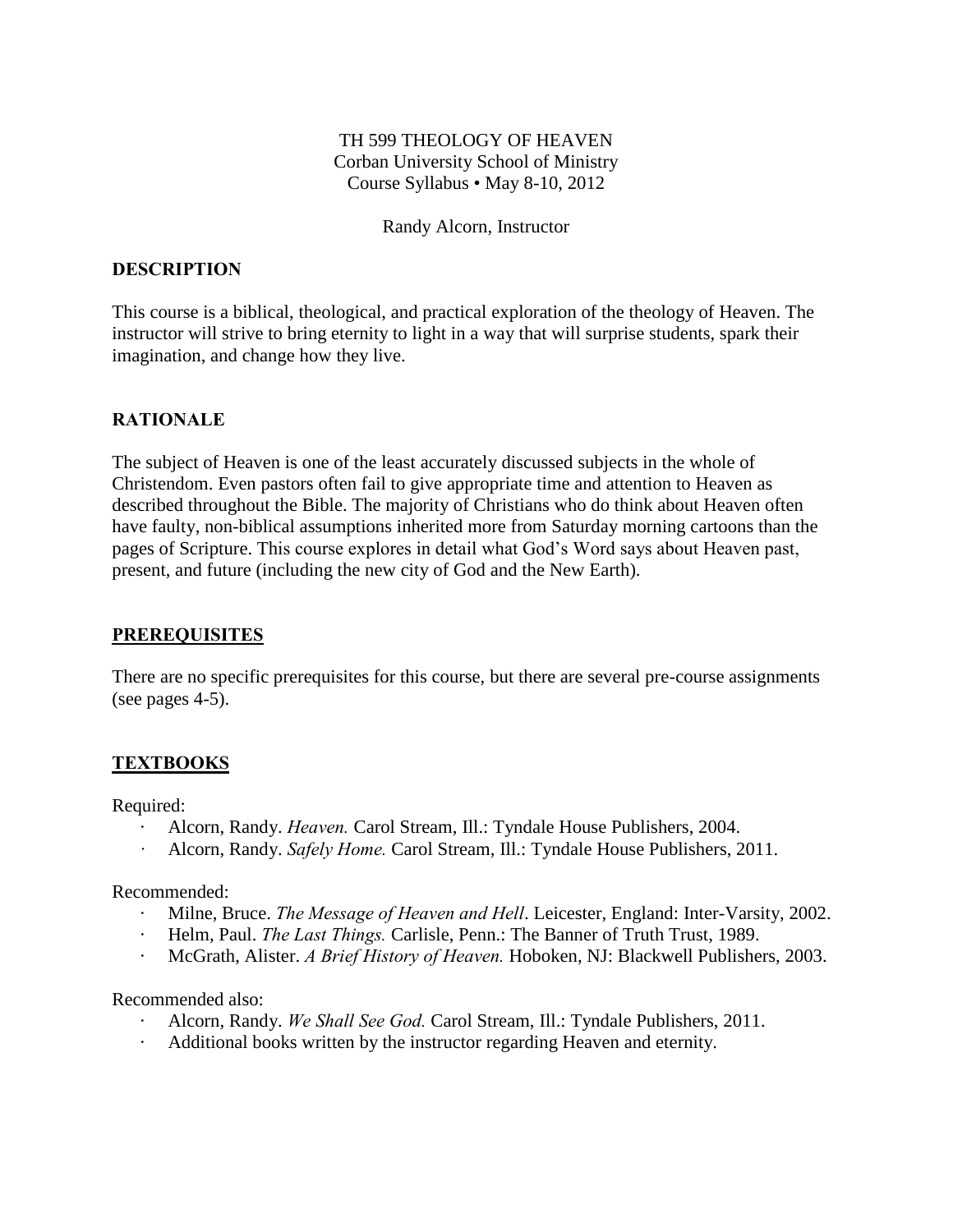# **SYNOPSIS**

This course will explore biblical indications of what happens at death; the intermediate state (present pre-resurrection Heaven), as distinguished from the final state (future post-resurrection Heaven); the resurrection and final judgment; the nature of God's kingdom plan from Genesis 1 to Revelation 22; the culmination of God's Kingdom on the New Earth, a Heaven centered on Earth (Rev. 21:3); and reigning with Christ, a central aspect of the doctrine of eternal rewards.

We will address the myths and misconceptions about Heaven, and the problem of Christoplatonism and how it has derailed our understanding of the resurrection. We will also talk about some of the most frequent questions about Heaven, including these:

Is the intermediate state a dwelling place of disembodied spirits, or is there a transitional form between death and the resurrection? Is it a physical place or is it entirely immaterial? Will the New Earth be like Eden? Will there be animals? Will we learn and grow in our understanding? Will space and time still exist? What will our relationship with Christ be like? What will it mean to see God? What will it be like to worship Him? Will worshipping him mean we will not pursue other activities? How will we relate to each other? Do those now in Heaven see what's happening on earth? Do they remember their lives here? Will we recognize each other? Will we still be ourselves, or will we be completely different? Will we eat and drink? What is meant by "resting" and "serving" in Heaven? Will there be national or ethnic identities and carry-overs of culture from the present earth? Will there be libraries, travel, recreation, sports or technology?

Central questions will include 1) Is there a basic continuity or discontinuity between our present life on earth and our future life in Heaven? 2) Will Heaven ultimately be the dwelling place of God and angels, which men must take on as an incorporeal nature to inhabit, or the dwelling place of men to which God chooses to accommodate through an eternal incarnation? 3) What are some of the central areas in which Satan seeks to deceive us about Heaven? 4) What difference does it make whether we set our minds on Heaven in general, and the New Earth in particular, while we still live on earth?

Special emphasis will be given to the New Jerusalem as capital city of the New Earth, and the New Earth as capital planet of the new universe, and the far-reaching redemptive implications of Christ's work culminating in a resurrected universe delivered from the curse.

We will also deal briefly with hell, annihilationism and universalism, as well as purgatory, soul sleep, near death experiences, and the nature and significance of the millennium as it relates to the doctrine of Heaven.

The central focus of the class will be the Scriptures dealing with Heaven, particularly those chosen by the instructor in the pre-assigned "Inductive Biblical Overview of Heaven." Special attention will be given to the book of Revelation's depictions of both the present Heaven and the New Earth, as well as the interpretive tensions in dealing with apocalyptic and metaphorical language about Heaven. (What should we interpret literally, and what figuratively, and how can we determine this?)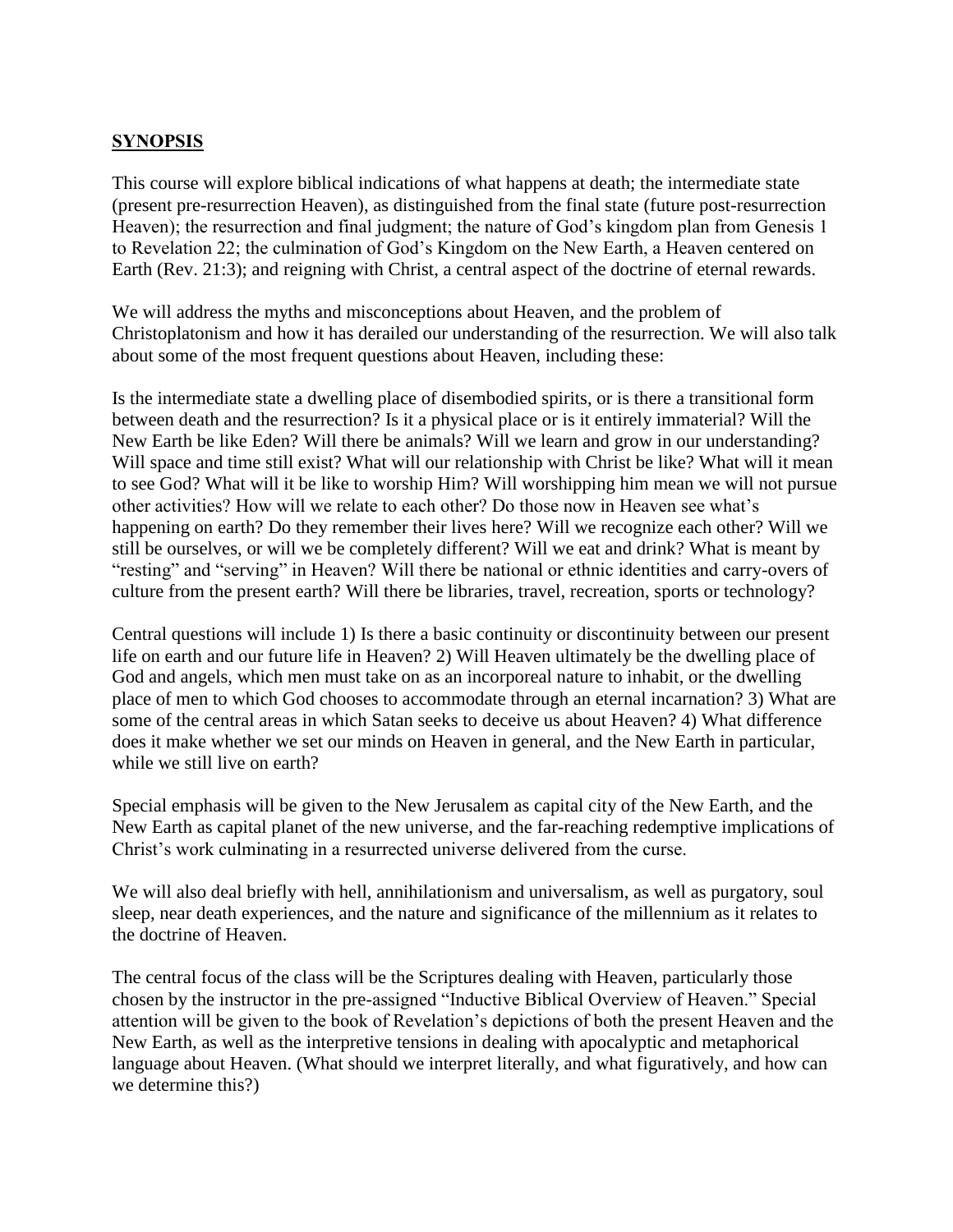# **LEARNING OUTCOMES**

After successfully completing this course, you will:

# *BE:*

- 1. More confident in your ability to identify and deal with biblical texts on Heaven.
- 2. More mature in your walk with God, as you cultivate your thoughts and anticipate Heaven.
- 3. Better prepared to face trials, grasping the reality that has always brought hope, sanity and joy to God's people in adversity—that soon we will be where all tears are wiped away, all hurts are healed, all justice is done, and we are at last free from sin, temptation, death and suffering.

# *KNOW:*

- 1. The central biblical texts on Heaven.
- 2. The distinctions between the past, present and future Heavens.
- 3. How the truths about Heaven should radically affect our deepest longings and daily decisions.
- 4. The various misconceptions within our culture, and within the Church at large, about Heaven.

# *BE ABLE TO:*

- 1. Summarize what Scripture says about Heaven.
- 2. Answer dozens of specific questions that people frequently ask about Heaven.
- 3. Convey to others—in your family, small group, class or congregation—a revolutionary understanding of Heaven, one that is true to Scripture, Christ-centered, and motivating to the life of joyful obedience.
- 4. Cultivate and nurture an eternal perspective in this life.
- 5. Anticipate our future destiny more accurately and passionately.

# **FORMAT**

A large portion of the class will involve a direct study and discussion of numerous biblical texts, to get an accurate sampling and larger perspective on what Scripture says about this crucial but neglected subject. This will produce more of a biblical than a systematic theology of Heaven, but as we piece together these passages it should produce some overall systematic perspectives.

The instructor will present central ideas and supplementary insights. He will call on students to draw their own conclusions, with his guidance and input from other students. Class discussions, coming out of thoughtful biblical study and contemplation of the assigned reading, will play an important role.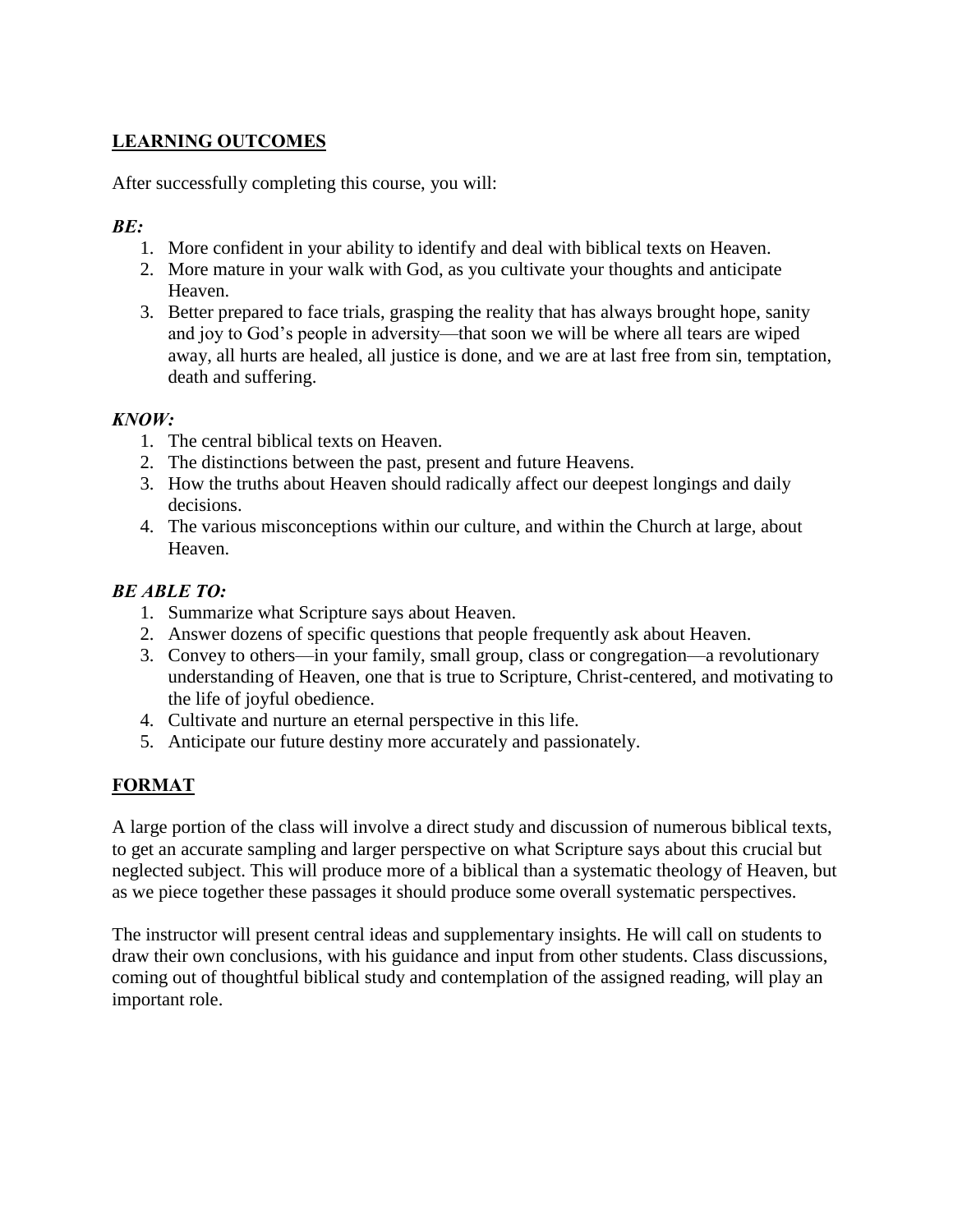# **SCHEDULE**

All six sessions of this course will be held in Corban University's Psalm Performing Arts Center.

- · Session 1, Tuesday, May 08, 2012 9:00 am -11:30 am
- · Session 2, Tuesday, May 08, 2012 1:30 pm 4:00 pm
- · Session 3, Wednesday, May 09, 2012 9:00 am 11:30 am
- · Session 4, Wednesday, May 09, 2012 1:30 pm 4:00 pm
- · Session 5, Thursday, May 10, 2012 9:00 am 11:30 am
- · Session 6, Thursday, May 10, 2012 1:30 pm 4:00 pm

We will have short breaks in the middle of each section, and a longer lunch break. Please clear your schedule so you can attend all sessions, and arrange your commute to be on time. Those who step out and miss sections may find themselves confused since the class builds logically and progressively. It wouldn't be fair to other class members to go back to answer questions about items someone may have missed.

The class will be conducted in lecture/discussion style, lectures being interactive, two-way, with questions and answers. The goal of the discussions will be to cultivate your own biblically sound theology of Heaven. We will examine Scripture and generally follow the subject areas dealt with in the instructor's book *Heaven*.

# **REQUIREMENTS**

# *Reading:*

- · Both required textbooks should be read before the start of the course on May 8, 2012. Students will be asked to verify how much of each book they have read (see page 6).
- · The instructor's book, *Heaven*, should be read at the Mastery level (averaging about 30 pages per hour). This assumes careful interaction with the ideas, note-taking in book margins and/or in a notebook, and accountability for grasping material in preparation for class discussions. Budget 15 hours for this particular reading assignment.

#### *Attendance:*

- Attendance at all six teaching sessions May 8-10, 2012, is required.
- · Each unexcused absence shall lower the student's grade by 60 points, and each excused absence by 30.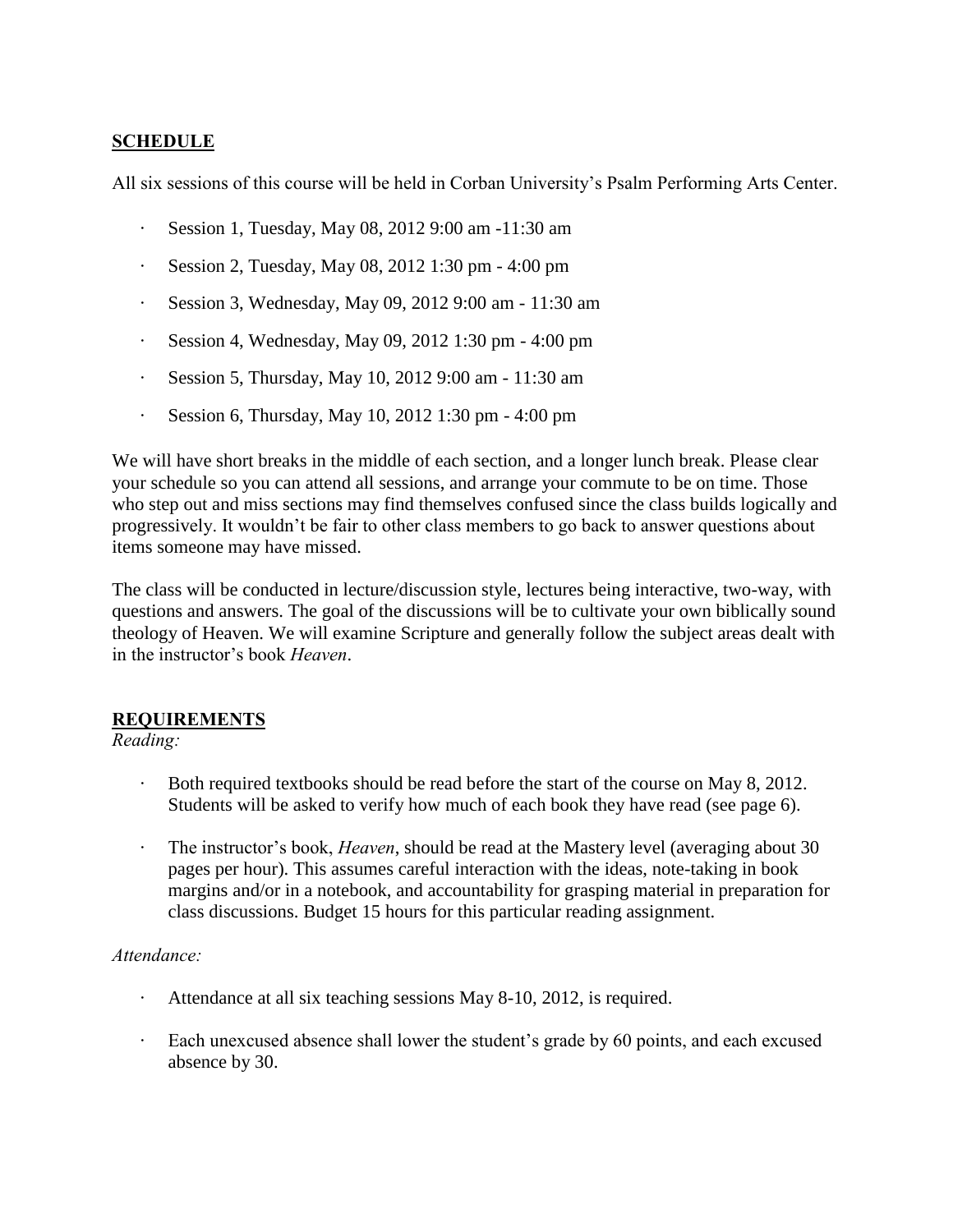#### *Written Assignments:*

· Inductive biblical overview of Heaven. A comprehensive list of Scriptures will be sent to each student and in many ways is the backbone of the course. Write brief observations or questions concerning each passage. Credit students should turn in their notes on the first day of class. They will be handed back at the beginning of the second day. You should always have them with you in class. They will be graded on the basis of completion and indications from your written or typed notes that each Scripture passage has been read, and some have been given more thought.

Budget 10 hours for this particular assignment. Spend 5 minutes average per the 100 asterisked passages. The 75 other passages are for your supplemental or future study. Some of them will be referred to in class. This is intended as an overview, *not* as an indepth study. Part of the purpose is to experience the breadth of biblical teaching on a subject many believe Scripture doesn't say much about.

Credit students should keep track of your hours. If you go through the asterisked passages in less than 10 hours start going through the others until you have given 10 hours of time. Those auditing will profit from as much time in Scripture as possible, of course, but you will still benefit from the class if you have not done preparatory work.

If credit students can't complete this prior to the first class, talk to the instructor to make special arrangements. However, you will benefit greatly if you've at least read the biblical texts in advance. Due May 8, 2012.

- · Doctrinal statement about Heaven (2 pages). Use complete sentences. Add a heading above each section. Cite Scripture references that support each point. Budget 10 hours. Due June 9, 2012.
- Research paper on an important theological issue related to Heaven (5 to 7 pages). Write in essay form. Add a heading above each section. State the question, present possible answers and argue for what you see as the best answer. Cite Scripture references and other sources using endnotes. Budget 15 hours. Due July 10, 2012.

# **PLAGIARISM POLICY**

Plagiarism is not tolerated at Corban University School of Ministry in any form. A student found guilty of plagiarism will be subject to failure in the assignment and failure in the course.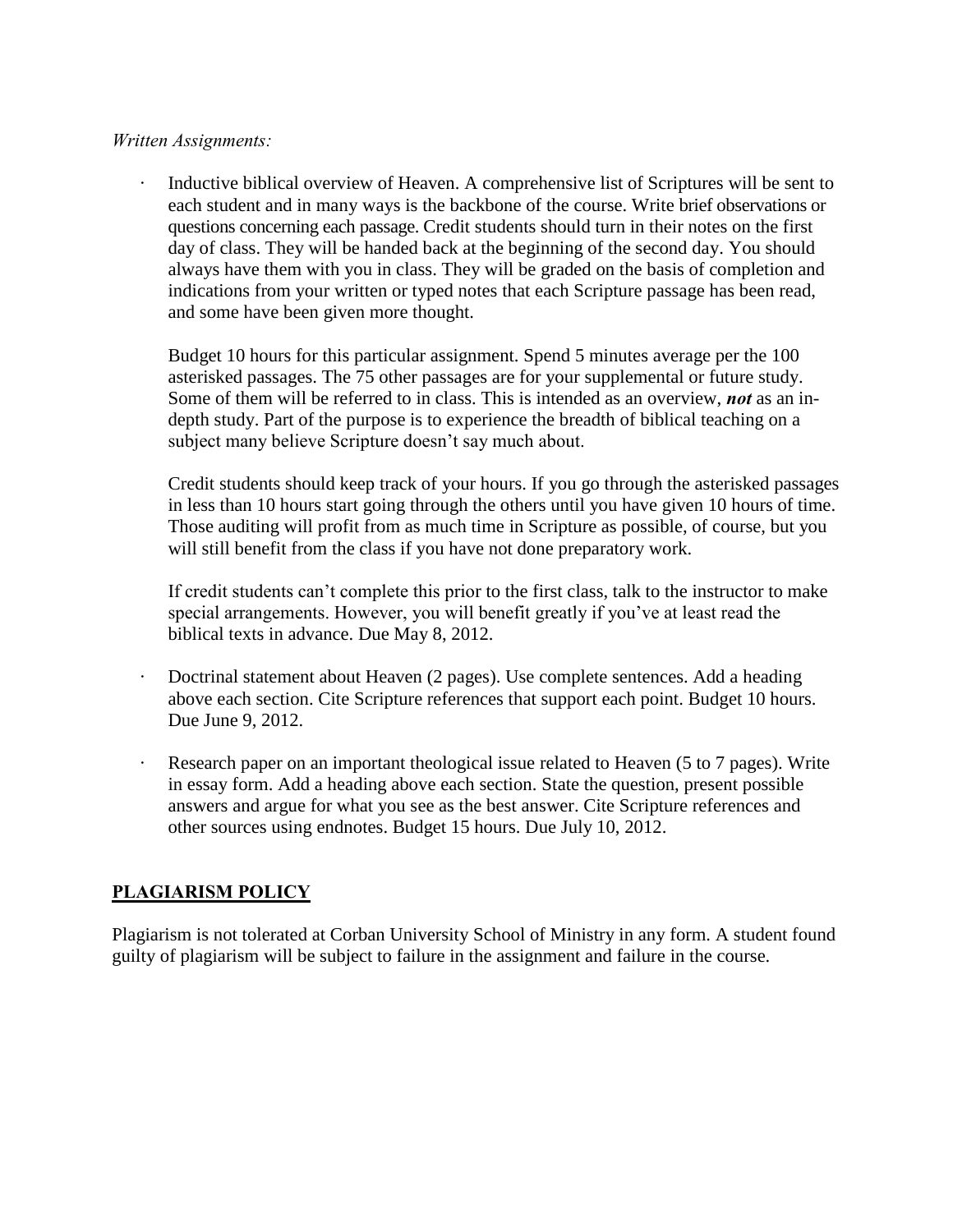# **GRADING**

Course grading will be based on the following:

| 120 points possible |
|---------------------|
| 40 points possible  |
| 180 points possible |
| 60 points possible  |
| 40 points possible  |
| 60 points possible  |
|                     |

This point scale is a reference so you can monitor your progress:

| 500-480 A  | $459 - 440 B +$ | $399-380C+$ | $339-320 D+$ |
|------------|-----------------|-------------|--------------|
| 479-460 A- | 439-420 B       | 379-360 C   | $319-300 D$  |
|            | 419-400 B-      | 359-340 C-  | 299-280 D-   |